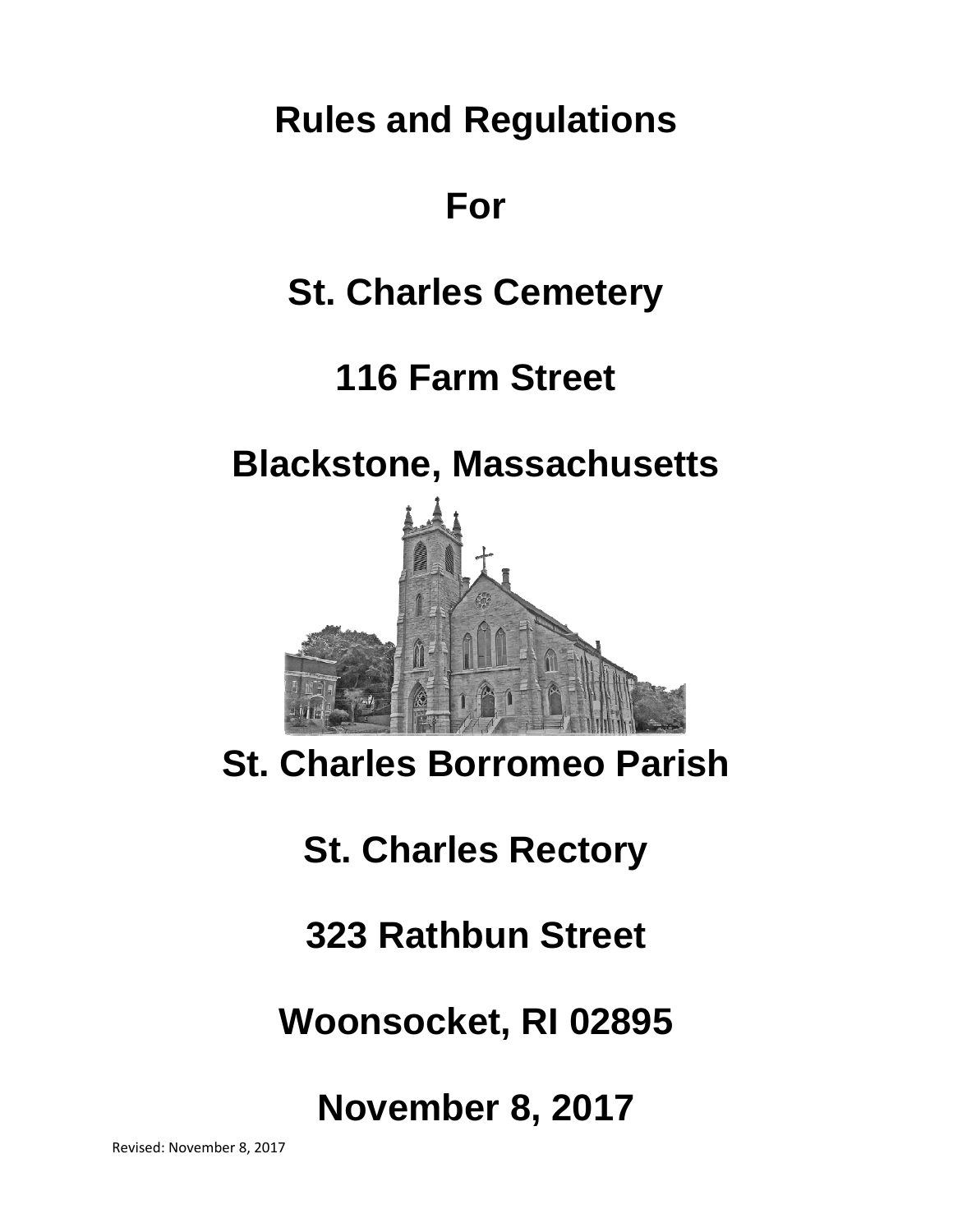#### **Section 1**

## CATHOLIC CEMETERY MANAGEMENT

## **INTRODUCTION**

- 1. St. Charles Catholic Cemetery located at 116 Farm Street in Blackstone, MA is operated and owned by the Parish of St. Charles Borromeo, St. Charles Rectory at 323 Rathbun Street, Woonsocket, RI 02895, RI.
- 2. The caretaker shall have general supervision and control subject to the direction and approval of the Parish of St. Charles Borromeo.
- 3. Because of continuing changes in customs, practices, economic conditions, and products, St. Charles Cemetery may, and hereby expressly reserves, the right at any time or times, with or without notice to Deed holders, to adopt new *Rule, Regulation*  and/or article, section, paragraph and/or sentence in these *Rules and Regulations*. St. Charles Cemetery further reserves the right to modify and change all prices referred to herein without notice.
- 4. The Rules and Regulations do apply to the St. Stanislaus section of St. Charles Cemetery.
- 5. A copy of the current and dated Rules and Regulations and current price lists will be available for inspection at St. Charles Cemetery's office during regular office hours.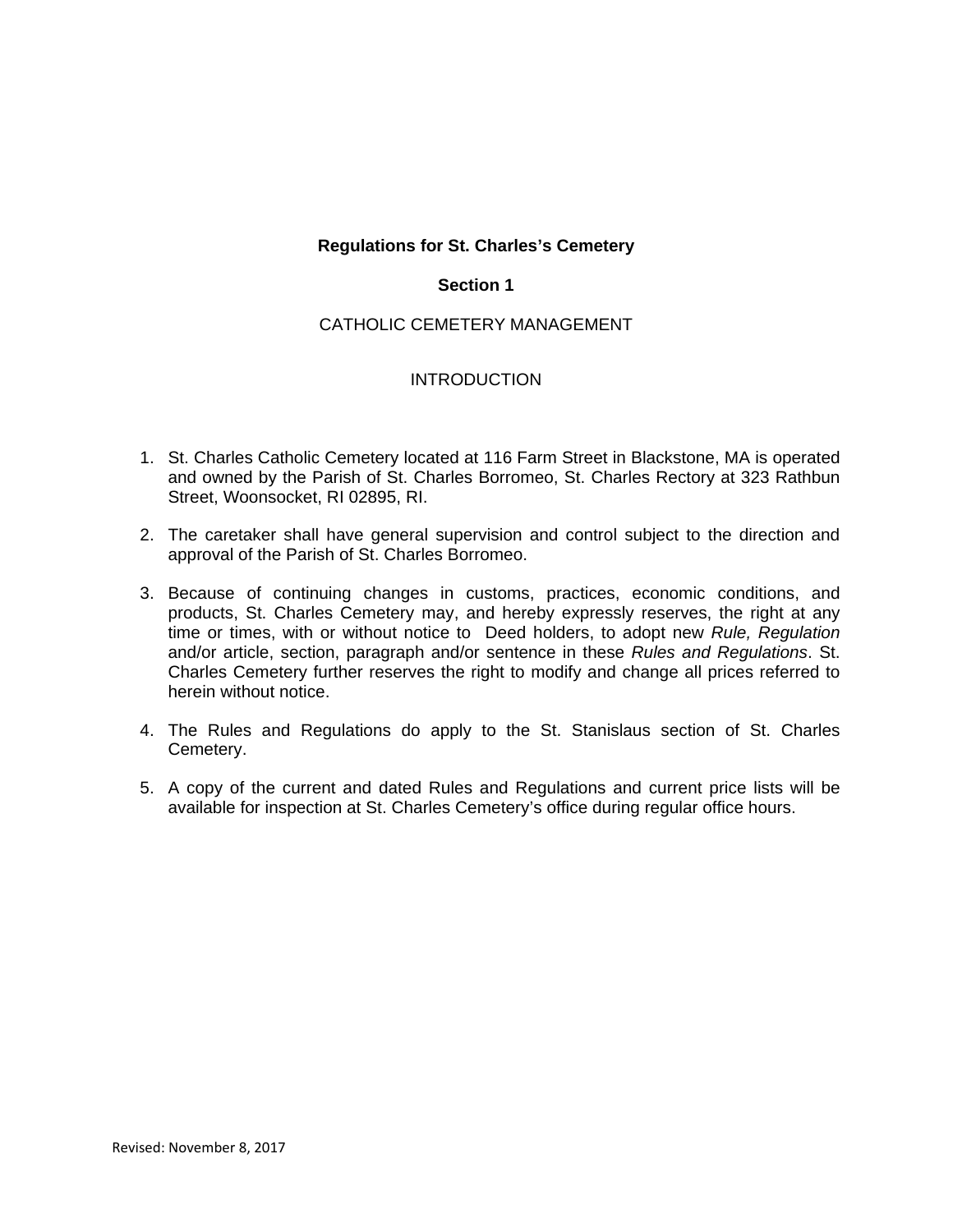#### **Section 2**

# VISITOR RULES

- 1. Cemetery visitors will be allowed in the Cemetery from sunrise to dusk. Any person(s) found loitering in the grounds during closed hours will be subject to arrest.
- 2. All visitors are reminded that the Cemetery is considered to be sacred ground for the dead, and that a strict observance of all proprieties due such a place will be required.
- 3. Any persons disturbing the tranquility of the Cemetery by noise or other improper conduct will be asked to leave the grounds or be subject to arrest.
- 4. All alcoholic beverages and consumption of such (with the exception of sacramental wine for the celebration of Mass) are prohibited at all times.
- 5. No motor vehicles other than street legal vehicles will be allowed in the Cemetery at any time. *Skateboarding, rollerblading, roller skating, and other recreational wheeled activities are also not allowed.*
- 6. No animals or pets will be allowed in the Cemetery at any time unless used by the visually impaired.
- 7. No picnics, parties, or other similar gatherings will be allowed in the Cemetery at any time.
- 8. All motor vehicles operated in the Cemetery must *observe* the posted 10 miles per hour speed limit.
- 9. No motor vehicles will be allowed off designated roadways at any time with the exception of the Cemetery officials, monument setters and vault company employees.
- 10. The Parish of St. Charles or its employees assume no liability for property damage or of persons' physical or mental suffering arising out of the performance of its normal operations, or for loss by vandalism or other acts beyond its reasonable control.
- 11. The throwing of rubbish on driveways or planted areas is strictly prohibited. There are receptacles located around the Cemetery for that purpose.
- 12. Law enforcement authorities and military personnel on official duty shall be the only persons allowed to posses weapons on Cemetery property.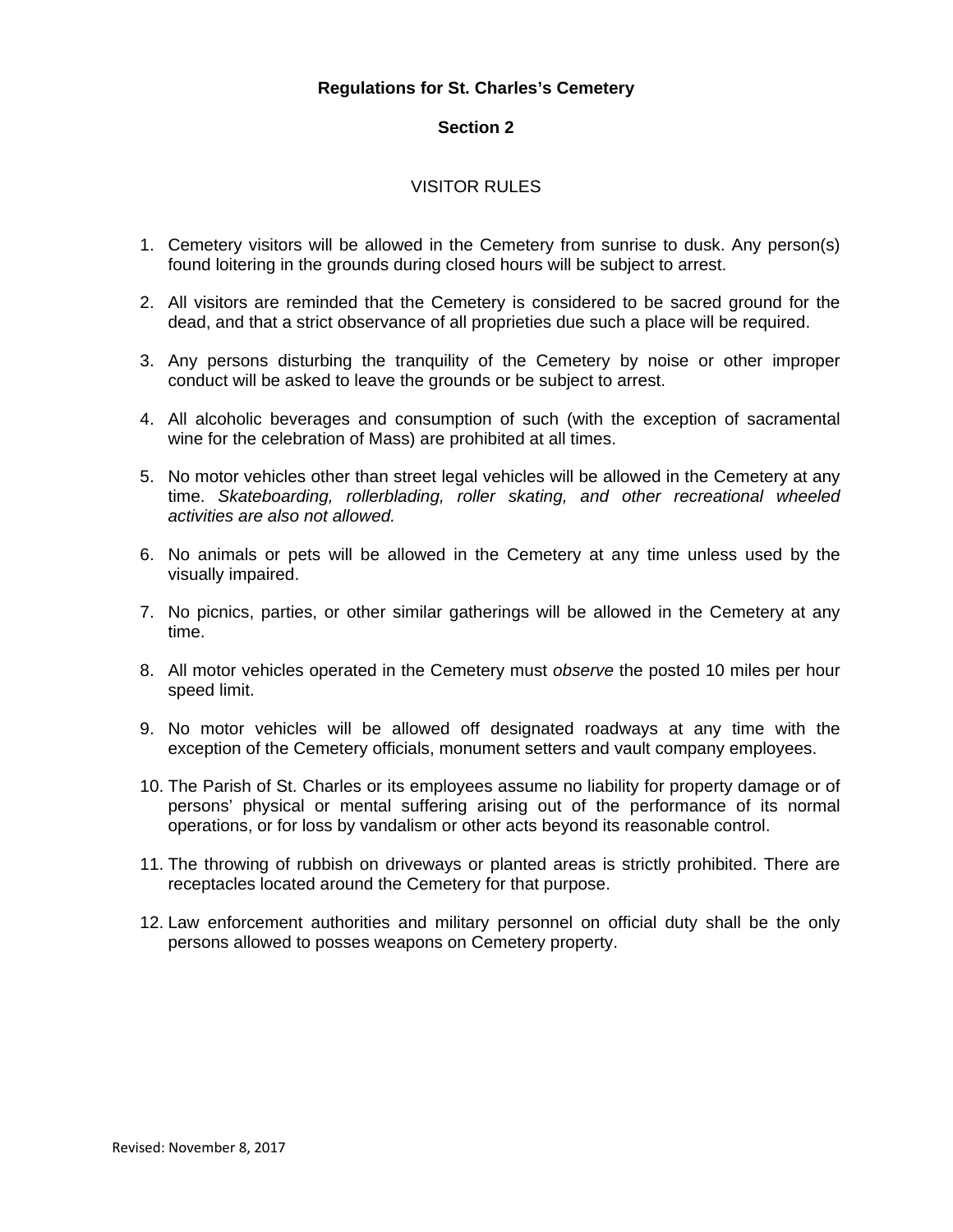## **Section 3**

## BURIAL RULES

- 1. No cremains shall be scattered on any lot or Cemetery property at any time.
- 2. Interment, including cremations*,* will not be allowed unless in a cement vault.
- 3. No interment shall take place without a burial permit and proper papers in place with all laws having been complied with.
- 4. *C*remains are to be buried only by Cemetery staff.
- 5. Two adult interments must be in two grave lot (side by side). In a four grave lot two adult interments (one on top of another) will be permitted if available and only in designated sections. An infant child or cremains will be allowed at the foot end of an adult grave. Not more than four (4) cremated remains are permitted in a two grave space.
- 6. Fresh floral arrangements and floral pieces will be removed after three days or sooner if they become unsightly.
- 7. If any structure, display or inscription placed on any lot is deemed by the caretaker or parish to be offensive, improper, or injurious to the appearance of the lot or grounds, the caretaker shall have the right to enter such lot and remove such offensive or improper objects.
- 8. The caretaker must be notified at least 12-hours before of any interment.
- 9. Disinterment of a body will not be made without proper authority in accordance with the laws of the State of Massachusetts. The caretaker must be notified prior to disinterment and is responsible for the disinterment.
- 10. Any additional costs for services for winter burials are incurred by the responsible party and/or the funeral home.
- 11. A Priest and/or Deacon must be present at the committal service.

A Priest and/or Deacon must be present at the committal service.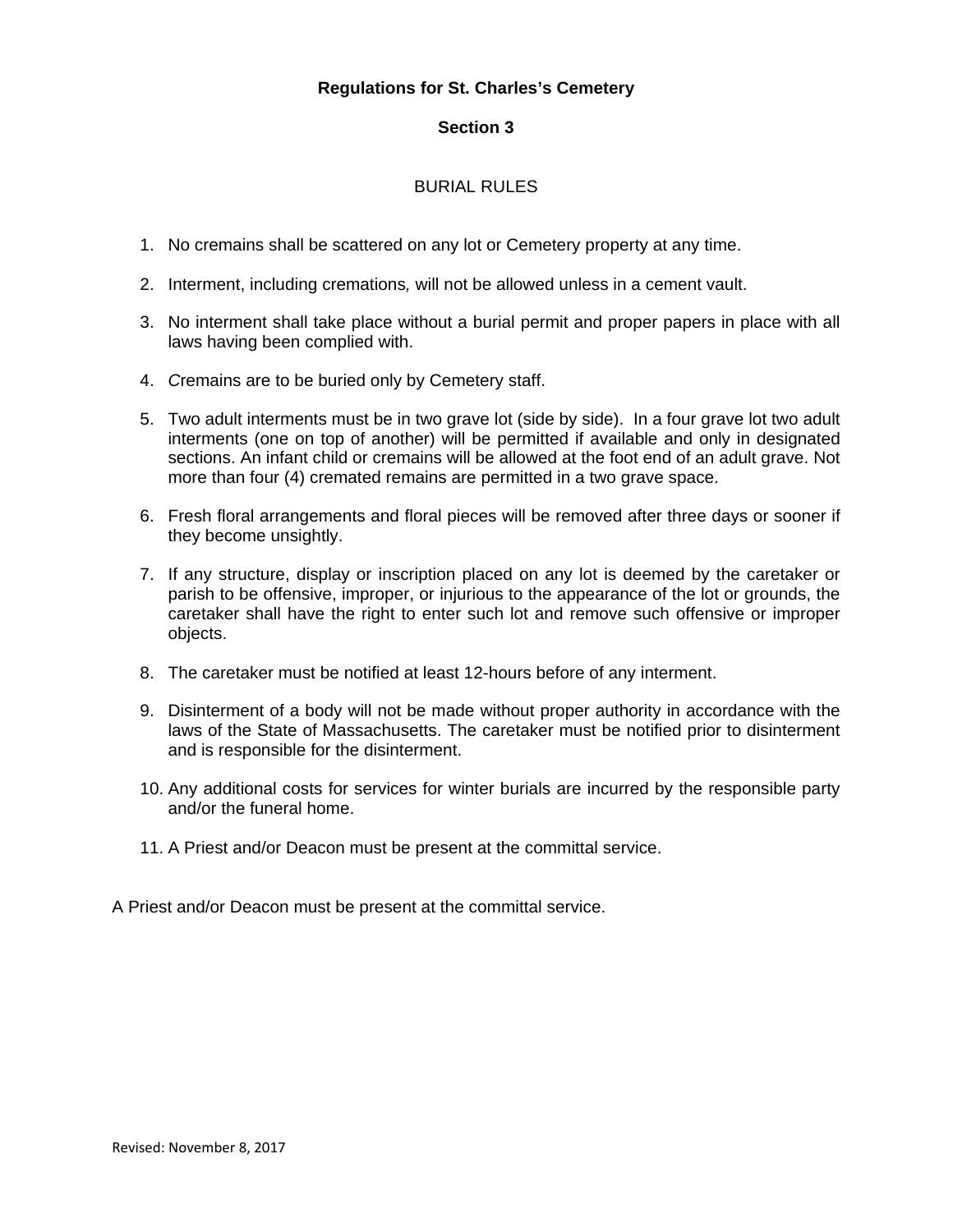#### **Section 4**

# LOTS AND LOT SALES

- 1. All business pertaining to the selling of lots shall be done at St. Charles Cemetery (508- 883-6838). Lot Deeds are issued by St. Charles Parish Office.
- 2. The caretaker is responsible for the assignment of lots within the Cemetery and directions to said lots.
- 3. No lot shall be used for any other purpose than the burial of the human dead and the placing of appropriate markers as memorials.
- 4. Persons desiring to purchase a lot or grave shall call the Cemetery office.
- 5. A lot or grave must be paid in full at the time of purchase*.*
- 6. The transfer of lots or parts thereof to another party must be reported to the Parish office before said party will be allowed to use the transferred property. No person shall be recognized as owner unless his or her name is on the Rectory records or they have proof that they are legal heirs.

## PRIVILEGES AND RESTRICTIONS FOR LOT OWNERS

- 1. Perpetual care of the Cemetery and all grounds-keeping duties will be assumed by Cemetery staff only.
- 2. No persons, except caretakers, will be allowed to disturb any grave marker or sod on any lot or grave.
- 3. All lot or grave owners wishing to make improvements must consult the caretakers before any improvements are made.
- 4. The Cemetery caretakers reserve the right to enter upon any lot for the purpose of trimming or removing any planting deemed dead, diseased or detrimental to any adjacent lot, monument, or driveway.
- 5. No coping, curbing, fencing, borders or enclosures or similar articles of any kind shall be allowed on the grave or plot, unless first approved by the Cemetery Management. The Cemetery Management reserves the right, without prior notice, to remove the same, now erected or hereafter planted or placed.
- 6. No lot shall be raised above the established grade.
- 7. No shells, stones, pebbles or mulch may be used to decorate graves or lots. No glass jars, bottles, tin cans, crockery or earthenware pots are permitted. No pin-wheels, banners, toys, small statues, votive lights, balloons, or bric-a-brac of any description are permitted either in planting area or placed on or affixed to monuments. Please note that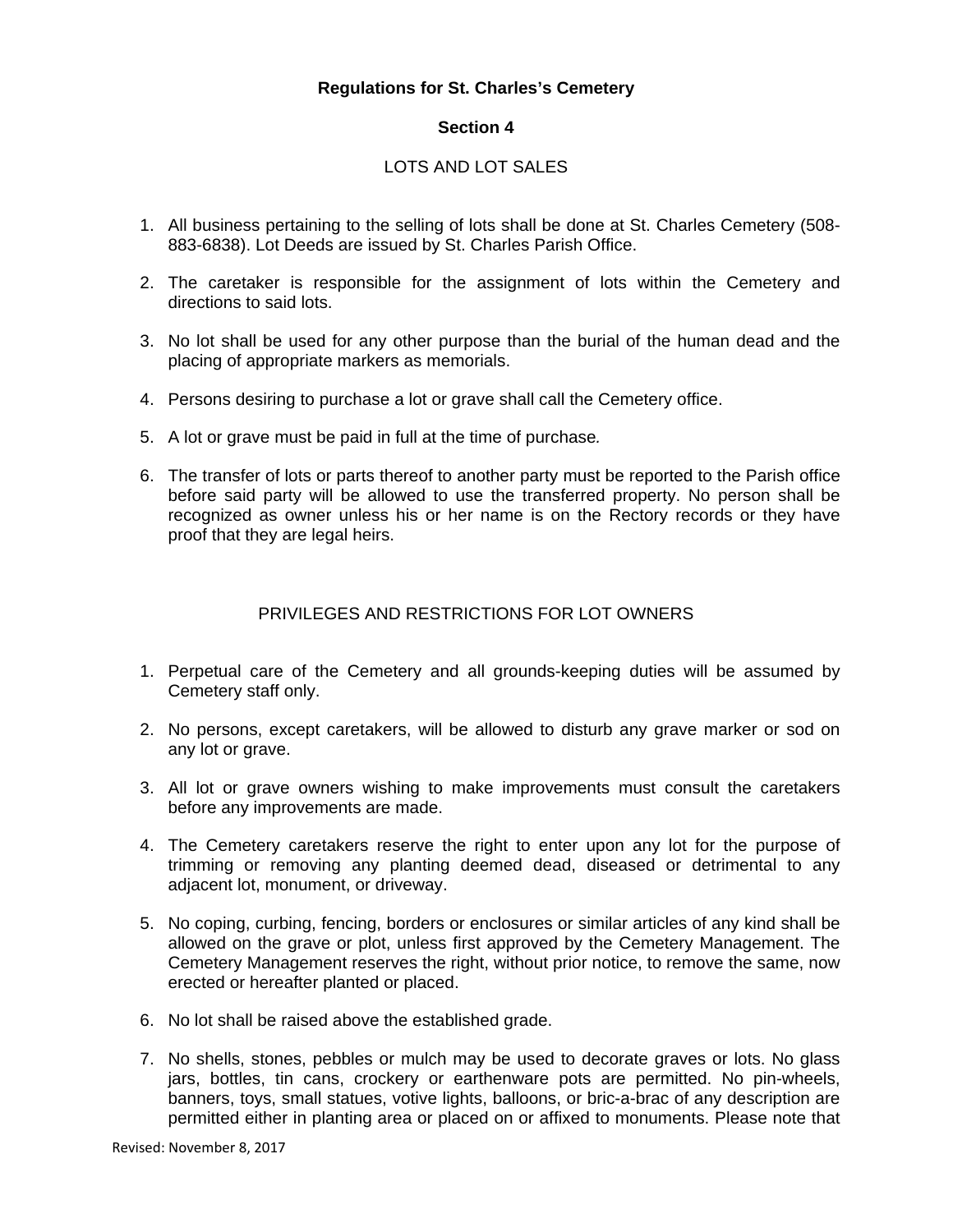Mylar balloons will stain the monument. Any article of this nature placed on plots will be removed without notice. Any of these smaller items may be easily moved or windblown and present a hazard to maintenance crews and visitors.

- 8. No ornamental tree, bush, or large shrubbery that is part of the overall Cemetery landscape may be used for any form of grave decoration at any time.
- 9. No plantings and/or use of land behind the gravestone or on the side of the gravestone are allowed, as this is not part of the Deed.
- 10. Planted annual flowers or perennials are allowed in front of gravestone, but not to exceed 8 inches from front edge of gravestone. Pots are not allowed to be dug into the ground. Shrubbery is not allowed.
- 11. Fresh or artificial flowers, regardless of the season, are always welcome. Cut flowers must be placed in the designated area in an approved container. Flowers will be removed prior to mowing, or sooner if, in the judgment of Cemetery Management, they become unsightly.
- 12. During the majority of the grass-growing season, mowing will typically take place on a weekly basis. General clean-up of all sections takes place periodically throughout the year. During these times, all grave planting and decorating violations are subject to removal. The placement of all items is regulated for the common good of all owners. No placed item is permanent to the site.
- 13. All flowers must be in a pot on a one stem urn stand; or attached to the monument, off the ground. No plant stands will be allowed: in front of; in back of; or on either side of any monument. No pots will be allowed dug into the ground.
- 14. No glass vases, tin cans, wooden crosses, wire stands, plastic containers, hooks, bird feeders, candles, lanterns or trellises or similar items are permitted.
- 15. Cemetery caretakers will not care and/or maintain plantings at gravesites. The caretaker reserves the right to discard any and all items whose conditions or appropriateness are deemed detrimental to proper decor and upkeep.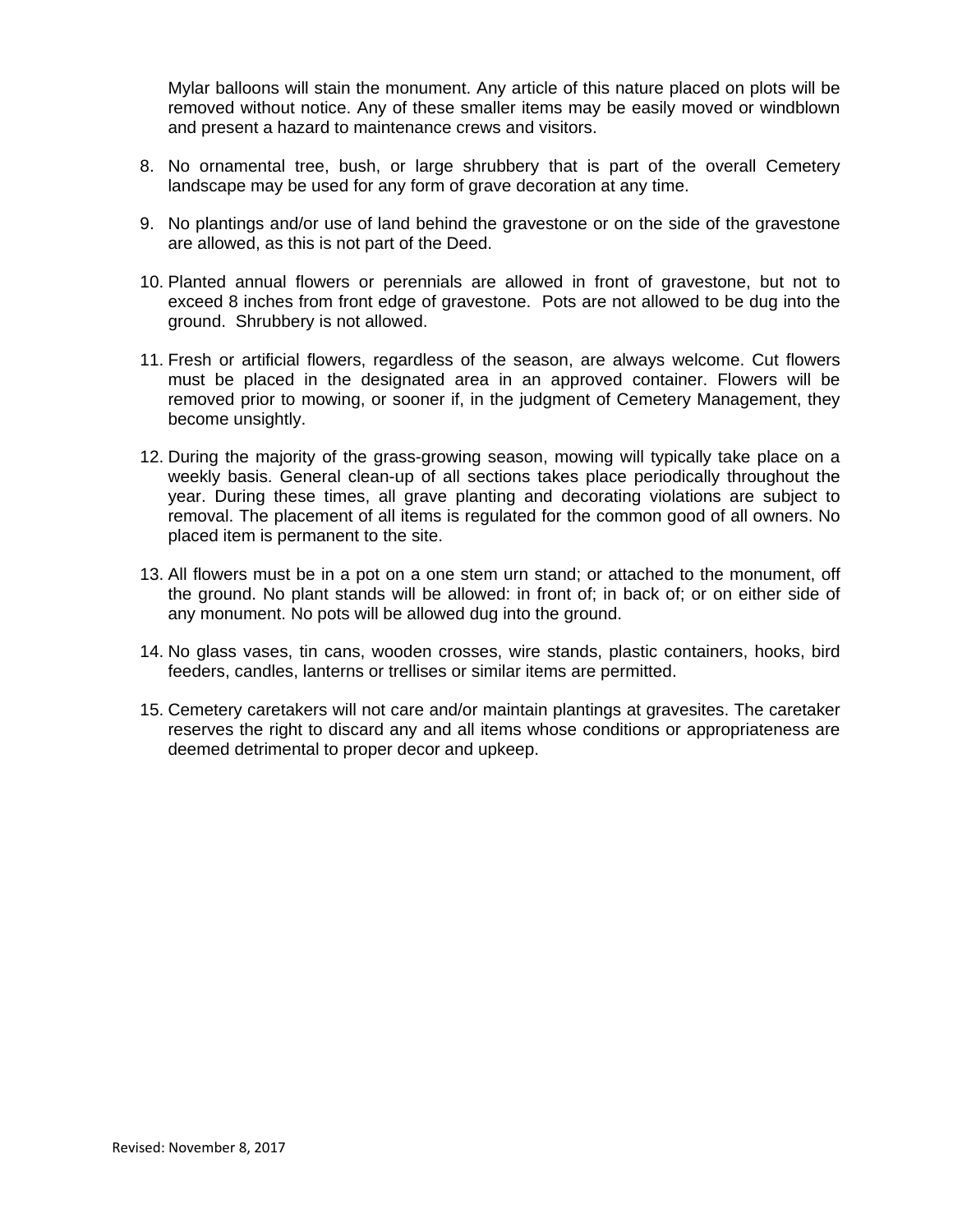#### **Section 5**

#### MONUMENT RULES

- 1. No monument, foundation, or marker will be allowed to be placed on the lot unless the grave site is paid in full.
- 2. Monuments, grave markers, and foundations will be set according to the rules specified in these regulations.
- 3. All permanent headstones must have at least a 6" margin around the base of said stone. The bottom base must be flush with the ground. All foot markers must be at least 20" x 32" in size and flush with the ground.
- 4. Monument sizes must be as follows:  $2' \times 1'$  one grave lot

 $3' \times 2'$  – two grave lot

 $3' \times 2'$  – three grave lot

6' x 2' – four grave or larger lot

- 5. Veteran's markers (or flag holders) will be allowed only in front of *a* monument.
- 6. Stones or monuments once placed on their foundations shall not be removed except by permission of the Cemetery caretaker.
- 7. Persons engaged in placing vaults, monuments, or other structures are prohibited from attaching ropes, cables, or chains to trees, shrubs, or other structures within the Cemetery.
- 8. All monuments shall be of good grade marble, granite, or bronze materials built by reputable companies. No vertical joints will be permitted as part of the monument structure. All foundations for monuments and other structures must be of sufficient depth into the ground in order to support it. No monument or marker shall be erected until the foundation has been approved by the caretaker.
- 9. The Parish of St. Charles reserves the right to refuse permission for the erection of any monument work not in keeping with the good appearance of the grounds.
- 10. Workmen engaged in placing stones or monuments shall provide suitable boards on the ground for the truck to run over. Immediately after the job is finished, all boards, rubbish, stones, and excess dirt must be removed and the grounds left in a good, clean condition comparable to prior to when the work began at the grave site.
- 11. While reasonable care will be given to protect monuments and markers, the Parish of St. Charles will not be responsible for loss or damage to said markers or monuments erected within the Cemetery.
- 12. Only one monument/marker per plot.